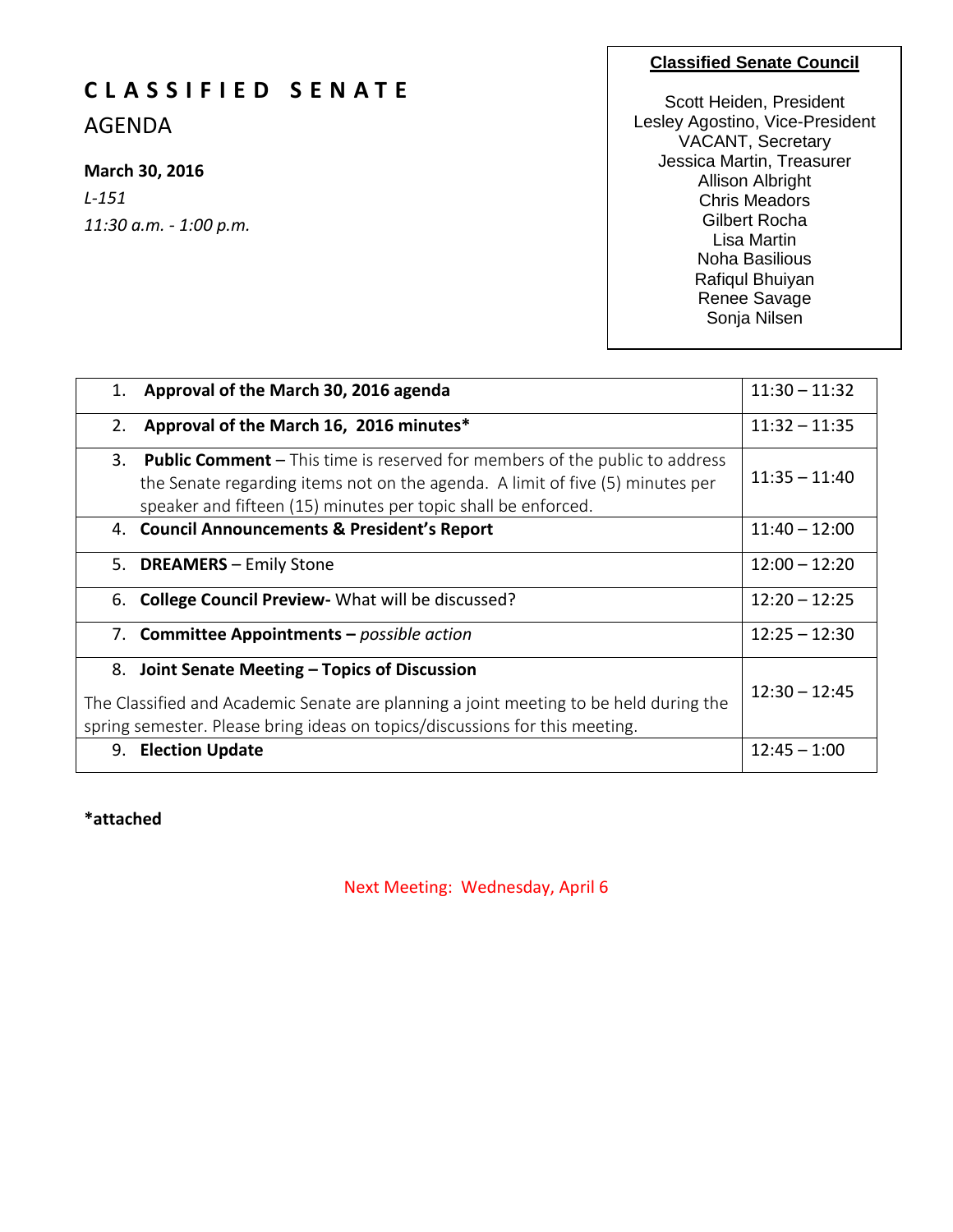

- **Present: Scott Heiden, Jessica Martin, Rafiqul Bhuiyan, Sonja Nilsen, Gilbert Rocha, Renee Savage, Lesley Agostino, Chris Meadors, Lisa Martin**
- **Absent: Noha Basilious, Allison Albright**

### **Guests: Danielle DeFoe**

### **Heiden called the meeting to order at 11:31 a.m.**

- **1. Approval of the March 16, 2016 Agenda:** Agostino recommended moving item #7 up to item #5 and removed item #9 **It was MSC, with no objections and by all present to approve the agenda as amended.**
- **2. Approval of March 2, 2016 minutes: It was MSC, with no objections and by all present to approve the minutes as written.**

### **3. Public Comment –**

## **4. First Year Experience (FYE) Update – Danielle DeFoe**

DeFoe presented the proposal and first steps to the FYE program. The committee has been working over a year to create the pilot program. The Welcome Day in fall 2016 had over 400 students and they are planning an even larger event this fall. Other activities include summer bridge programs, tutoring, student success courses and mentoring. Classified are encouraged to participate at all levels Heiden suggested that information be presented to the students both electronically and hard copy.

### **5. Committee Appointments**

**It was MSC, with no objections and by all present to approve Lisa Martin to the Student Services Committee.**

**It was MSC, with no objections and by all present to approve Kevin Powell to the Tutoring Advisory Committee.**

### **6. Council Announcements & President's Report -**

- J. Martin passed around a sympathy card for Ken Myambo. She also noted that Rick Robison is looking for clarity on the Classified Professional Development membership and duties.
- Rocha reported that A&R is processing Associate Degrees.
- Meadors noted that with Measure E construction starting soon there should be clear and open communication with all involved.
- L. Martin commented that with her new position in the ENGL/SS office she is gaining valuable experience from the "instruction" aspect of the campus. She added that there needs to be better communication between classified and faculty.
- J. Martin is working on accommodations and flights for CLI.
- Heiden noted that the EEOP plan was reviewed and revised at DGC and ultimately approved. He added that additional spots will be open for the Classified Leadership Retreat on April 15.
- **7. College Council Preview -** Agostino reviewed the College Council agenda for March 16, 2016.